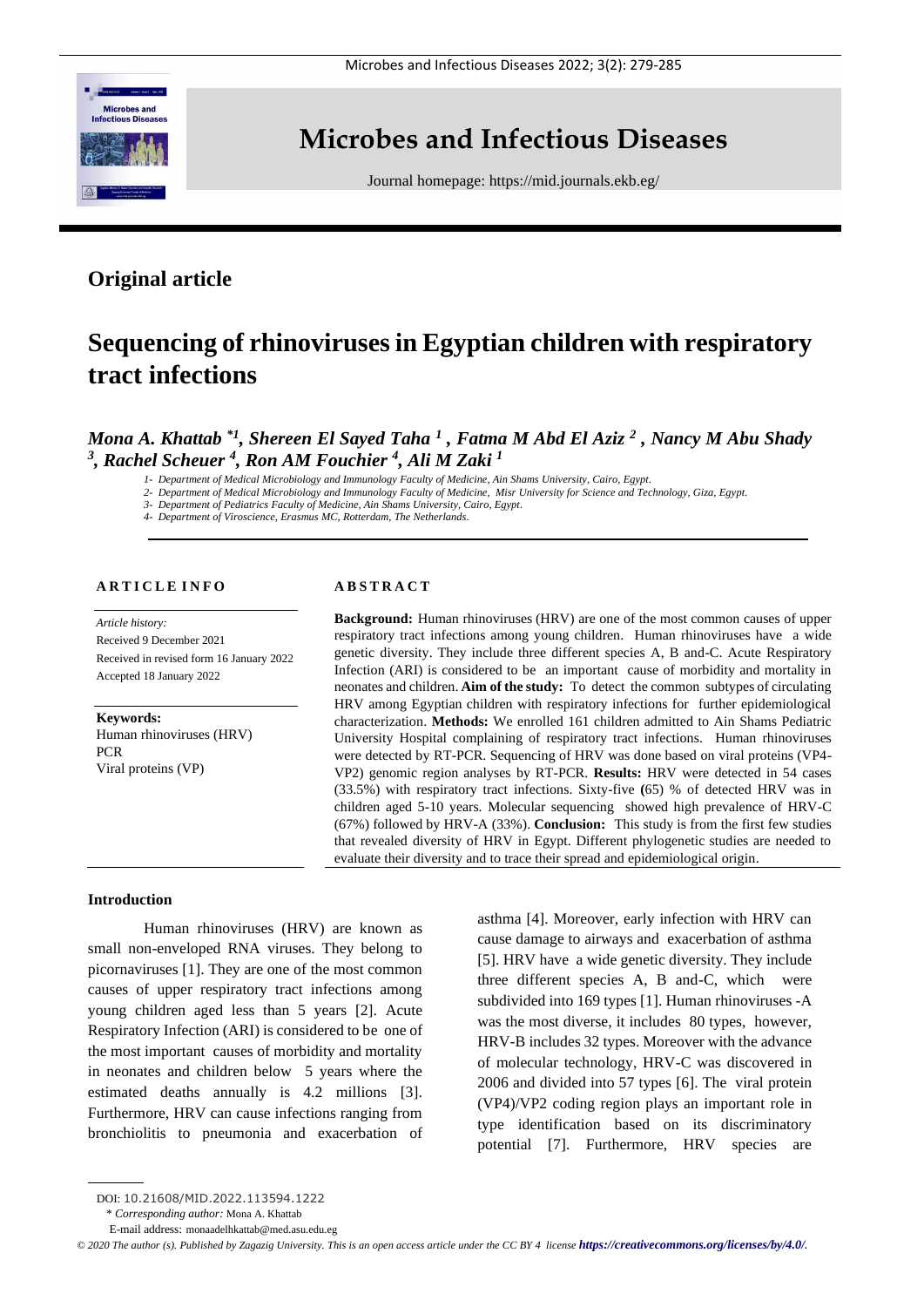distributed globally and also found in all age groups. However, there is a little known in African and Middle Eastern regions about circulating types [8].

#### **Aim of the study**

To detect the common subtypes of circulating HRV among Egyptian children with respiratory infections for further epidemiological characterization.

## **Patients and Methods**

This study was conducted on 161 children admitted to Ain Shams Pediatric University Hospital complaining of respiratory tract infections during the period of December 2017 to January 2019. Their age ranges from 1-10 years with mean SD  $5.48 \pm 2.09$ . They were 73 (45.3 %) males and 88 (54.7%) females. 37 children (23 %) enrolled in this study were diagnosed to have upper respiratory tract infections (URT) while 124 children (77%) were diagnosed to have lower respiratory tract infections (LRT). Informed consent was taken from their parents. Patients with chronic diseases as cystic fibrosis, congenital heart diseases and bronchopulmonary dysplasia were excluded from the study. Nasopharyngeal specimens were collected from each patient. Specimens were transported using transport medium and aliquots of samples were also stored at −80˚C for additional molecular investigation.

#### **Detection of HRV by real time RT- PCR**

Viral RNA was extracted using commercial RNA isolation procedure (Qiagen viral RNA extraction kit, Germany)

#### **Real time RT-PCR**

For detection of HRVs, One step real time RT-PCR was performed using the quantitect probe RT-PCR master mix (Qiagen Germany) in a total volume of 25 μl per sample. Each tube contained 12.5 μl of the ready master mix plus 1 μl of each primer and probe completed to 20 μl with PCR grade water and 5 μl of each sample. The following HRV specific primers and probe were used: RHINO F (5'AGC CTG CGT GGC KGC C 3'), RHINO R (5'GAA ACA CGG ACA CCC AAA GTA GT 3') and probe (Fam 5'CTC CGG CCC CTG AAT GYG GCT AA BHO).

Real time RT-PCR was done using a One Step plus real time machine (Applied Biosystem,USA), using the subsequent reaction conditions: initial reverse transcriptase step at 50ºC for 30 minutes, then hot start enzyme activation at 95ºC for 15 minutes, followed by 40 cycles of 95ºC for 30 seconds, 60ºC for 1 minute. All runs include positive, negative, and no template controls. RT-PCR positive samples were identified automatically when fluorescence signal exceeds the threshold level determined by the machine. (Applied

Biosystem real time machine USA. Soft ware applied biosystem sotware, USA).

#### **Sequencing of HRV**

Twelve selected positive HRV samples were subjected to sequencing for detecting the common prevalent subtypes of HRV in Egypt. Identification of type was based on VP4/VP2 junction sequence analysis. The 5′UTR and VP4/VP2 regions (approximately 290 and 542 nucleotides, respectively) of selected HRV positive samples were amplified by RT-PCR. PCR for VP4/VP2 was done using a forward primer (5'-CGG CCC CTG AAT GYG GCT AA-3') and reverse primer (5'- TCN GGN ARY TTC CAV CAC CAN CC -3') and semi-nested PCR was done with a second forward primer (5'- CTA CTT TGG GTG TCC GTG TTT C-3') and the same reverse primer as in the first reaction. Initial PCR for the 5'UTR was performed using a primer (5'- CAA GCA CTT CTG TTT CCC CGG-3') and reverse primer (5'- GAA ACA CGG ACA CCC AAA GTA GT-3') and semi-nested PCR was done with the same forward primer as in the first reaction and a second reverse primer (5'- CAT TCA GGG GCC GGA GGA-3') according to **Linsuwanon et al.** [9].

The PCR products were purified from agarose gel and sequenced using Big Dye Terminator v3.1 (Applied biotechnology, Bleiswijk, Netherlands ).

Sequencing was done done at Lab. At EMC Erasmus Medical Center , **Netherlands.** Genetic analyzer 3130XL (Applied Biosystem, Bleiswijk, Netherlands).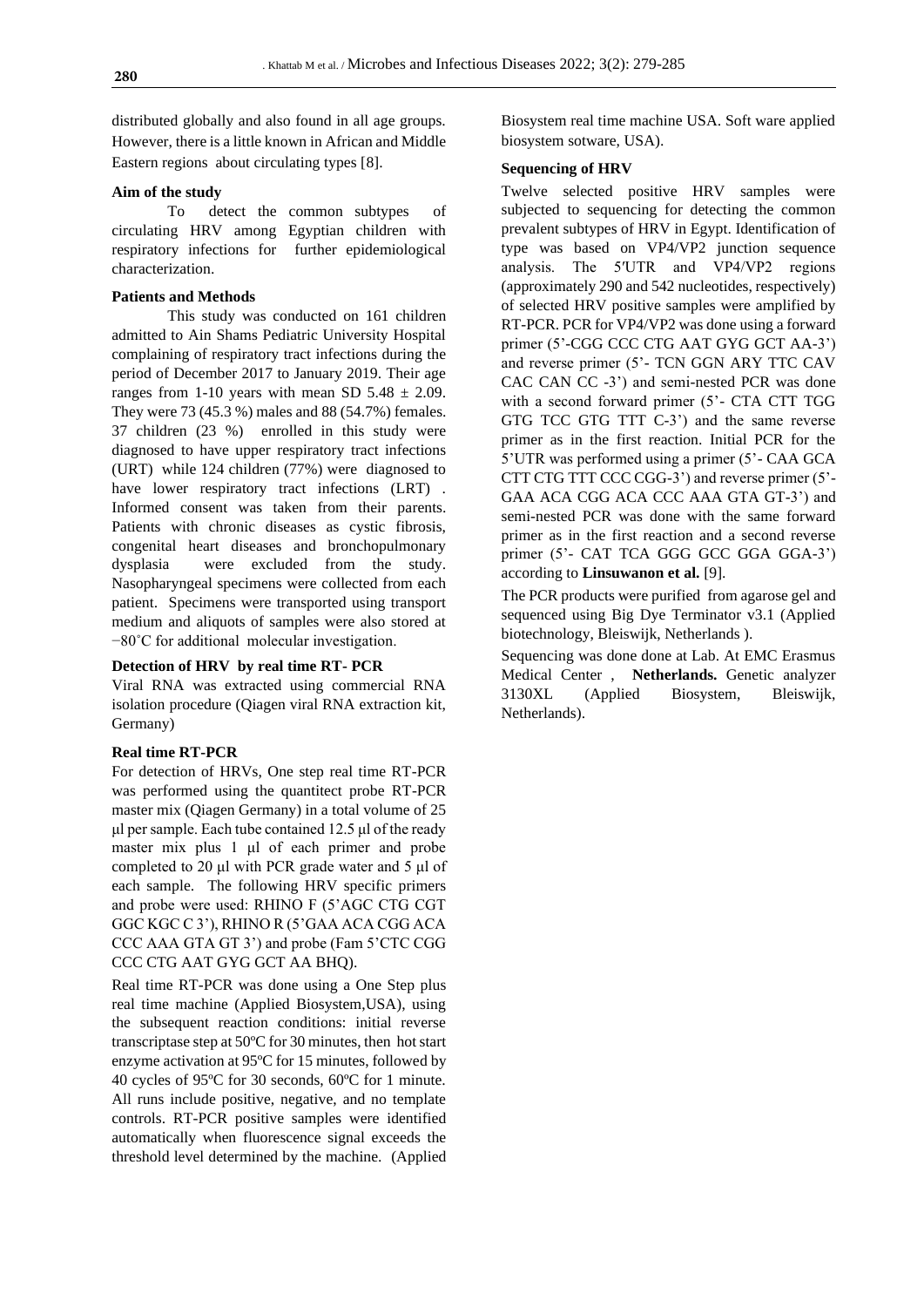#### **Figure 1.** Phylogenic tree of HRVC.



#### **Statistical analysis**

All statistical analyses were performed using IBM SPSS. Quantitative variables were used as mean ± standard deviation (SD), numbers and percentages, the qualitative variables were used as Chi square test and t-test. Probability (*p*) value of less than 0.05 was considered significant.

#### **Results**

#### **Demographic and clinical data**

This study was conducted on 161 children admitted to Ain Shams Pediatric University Hospital complaining of respiratory tract infections during the period of 2017-2018. Their age ranges from 1-10 years with mean SD  $5.48 \pm 2.09$ . They were 73 (45.3 %) males and 88 (54.7%) females.

Human rhinoviruses was detected in 54 nasopharyngeal specimens (33.5%). Moreover, HRV was more detected in 72 % of acute bronchitis followed by 24% in other upper respiratory tract infections **( Table 2, Figure 2)**.

Furthermore, our study showed no statistically significant association of HRV detection with age or sex. However, the majority of HRV in children aged 5-10 years was 65% while in age group 2-4 HRV was found to be 28% and in infants aged 1 year HRV was 7**% ( Table 3 &4. Figure 3)**.

Regarding genotypic distribution of the 12 selected HRV, we found 8 characterized as HRV-C (67 %) and 4 characterized as HRV-A (33%) **(Figure 4)**.

 **Table 1.** Demographic and clinical data of children with respiratory tract infections.

| Demographic and clinical data                  |                          |
|------------------------------------------------|--------------------------|
| <b>Sex</b>                                     |                          |
| Males, $n$ $%$ ; Females, $n$ $%$ )            | 73 (45.3 %); 88 (54.7 %) |
| Age                                            |                          |
| Mean $\pm$ SD                                  | $5.48 \pm 2.09$          |
| <b>Clinical presentation</b>                   |                          |
| Acute bronchitis $n \left(\frac{9}{6}\right)$  | 103(64%)                 |
| Other upper respiratory tract infections n (%) | 37 (23 %)                |
| Typical pneumonia $n$ <sup>(%)</sup>           | 6(3.7%)                  |
| Atypical pneumonia n (%)                       | 15 (9.3%)                |
|                                                |                          |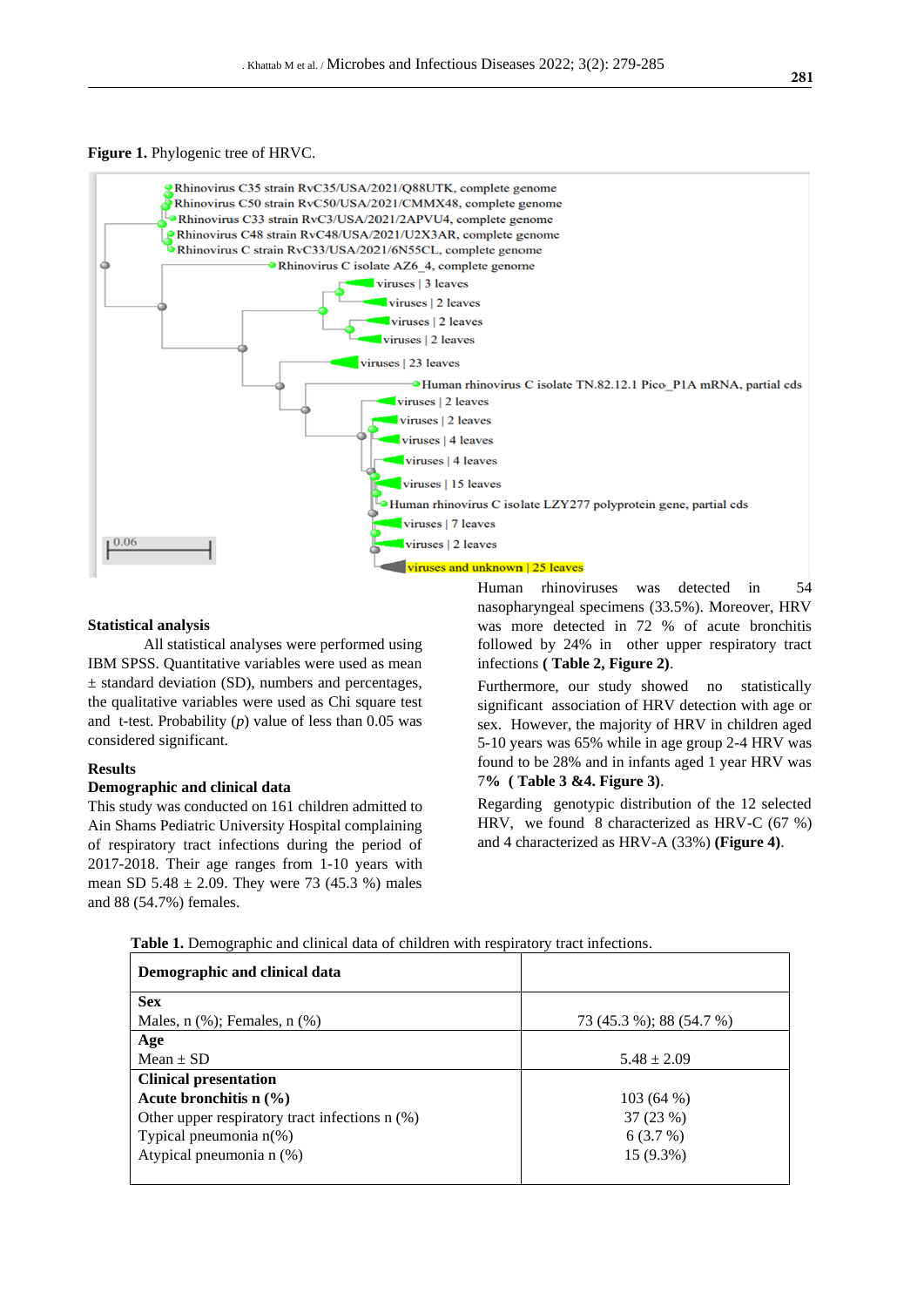| $\checkmark$<br>$\mathbf{r}$<br>.<br><b>Detection method</b> |                    | N   | $\frac{6}{6}$ |
|--------------------------------------------------------------|--------------------|-----|---------------|
|                                                              | <b>Negative</b>    | 107 | 66.5          |
| <b>PCR</b>                                                   | <b>Rhino virus</b> | 54  | 33.5          |
|                                                              | <b>Total</b>       | 161 | 100.0         |

# **Table 2.** Detection of HRV by RT-PCR in nasopharyngeal specimens.

 **Table 3.** Relation between gender with clinical diagnosis and HRV detected.

|                                                     |                                            | <b>Sex</b>  |               |                |               |              | Chi           |        |             |
|-----------------------------------------------------|--------------------------------------------|-------------|---------------|----------------|---------------|--------------|---------------|--------|-------------|
|                                                     |                                            | <b>Male</b> |               | Female         |               | <b>Total</b> |               | square | $p$ value   |
|                                                     |                                            | N           | $\frac{6}{9}$ | N              | $\frac{6}{9}$ | N            | $\frac{6}{6}$ | test   |             |
| <b>Diagnosis</b>                                    | Acute bronchitis                           | 45          | 43.7          | 58             | 56.3          | 103          | 100           | 1.23   | $0.75$ (NS) |
|                                                     | Other upper respiratory tract<br>infection | 17          | 45.9          | 20             | 54.1          | 37           | 100           |        |             |
|                                                     | Pneumonia                                  | 4           | 66.7          | $\overline{2}$ | 33.3          | 6            | 100           |        |             |
|                                                     | Atypical pneumonia                         | 7           | 46.7          | 8              | 53.3          | 15           | 100           |        |             |
| <b>Infection with Negative</b><br><b>Rhinovirus</b> |                                            | 53          | 49.5          | 54             | 50.5          | 107          | 100           | 2.26   | $0.13$ (NS) |
|                                                     | <b>Positive</b>                            | 20          | 37.0          | 34             | 63.0          | 54           | 100           |        |             |

**Table 4.** Association of HRV detection with age.

|                                   |                                  | Age            |                |             |           |  |  |  |  |
|-----------------------------------|----------------------------------|----------------|----------------|-------------|-----------|--|--|--|--|
|                                   |                                  | <b>Minimum</b> | <b>Maximum</b> | <b>Mean</b> | <b>SD</b> |  |  |  |  |
| <b>Infection</b><br>with<br>virus | <b>Negative</b>                  | 1.00           | 10.00          | 5.62        | 2.09      |  |  |  |  |
|                                   | " Rhino <sub>Positive</sub>      | 1.00           | 9.00           | 5.20        | 2.10      |  |  |  |  |
|                                   | $t^* = 1.18$ P value = 0.24 (NS) |                |                |             |           |  |  |  |  |



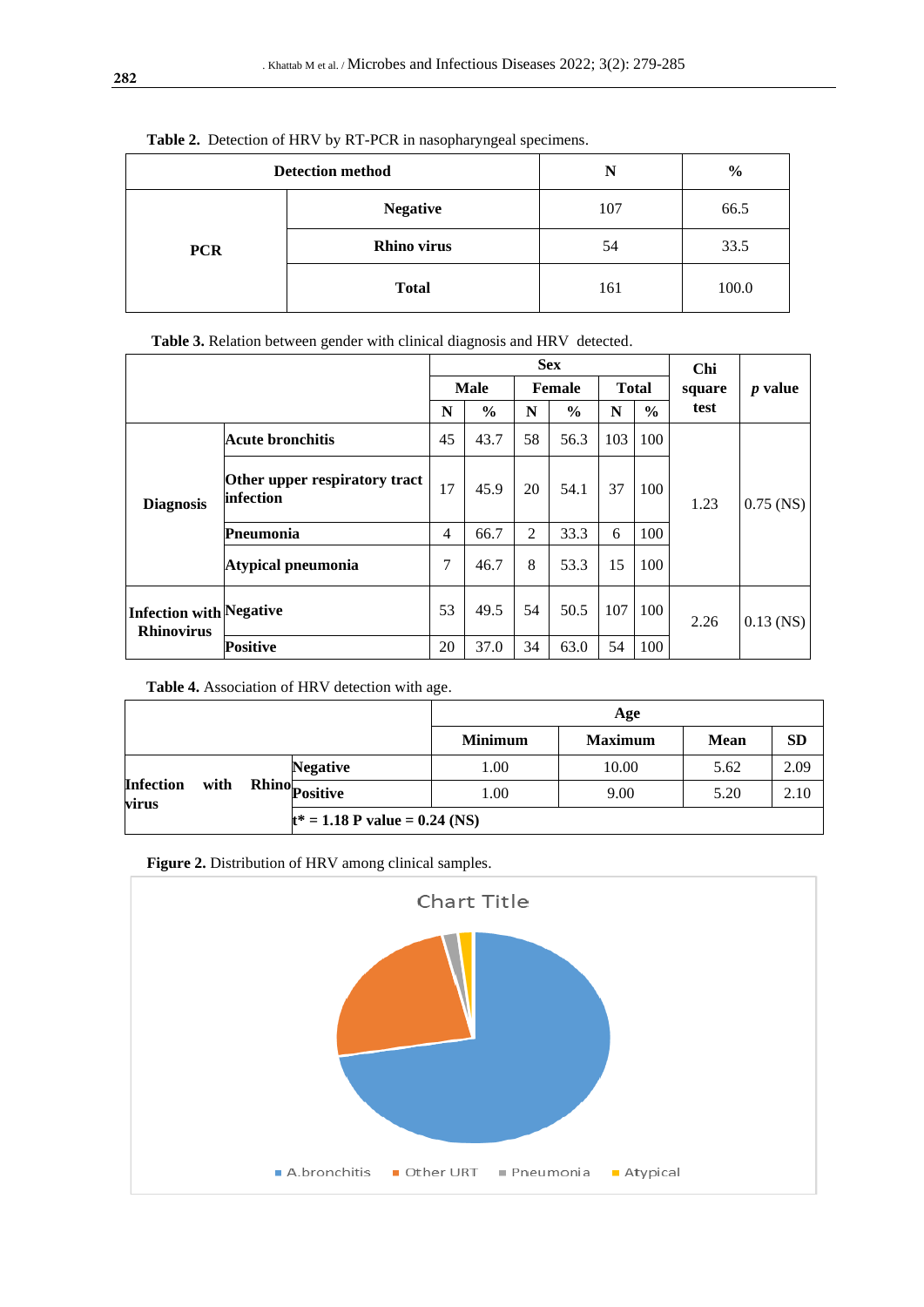



**Figure 4.** Distribution of HRV genotypes**.**



#### **Discussion**

Human rhinovirus is an important leading cause of ARI in infants and young children. However, it has diverse genotypic distribution world wide and a little is known in African regions. Thus, this study aims to detect the common sequence of circulating HRV among Egyptian children with respiratory infections for further epidemiological characterization.

In this study , HRV was detected in 33.5 % of nasopharyngeal specimens. This come in accordance with other studies that demonstrated a HRV prevalence of about 12-30% [10-12]. On the other hand, a study done by **Haddad-Boubaker et al.** [13] detected HRV in (61%) of cases with acute respiratory tract infections (ARTI) . However, in another study HRV was detected in 17.8% of children presenting to hospital with ARI [14]. These

differences in detection rates may be explained by the specificity and sensitivity of the assay used and HRV epidemiological and demographic variabilities world wide.

In the current study, HRV was detected in 72 % of acute bronchitis followed by 24% in other upper respiratory tract infections and 4% in other lower respiratory tract infections. Furthermore, **Fawkner-Corbett et al.** [14] stated that most of children infected with HRV were presented with lower respiratory tract symptoms as bronchiolitis, pneumonia, and asthma.

In this study, there is insignificant statistical association of HRV detection with patient age or gender.

This variations in the distribution of HRV among different age group may be explained by cumulative acquired immunity to different serotypes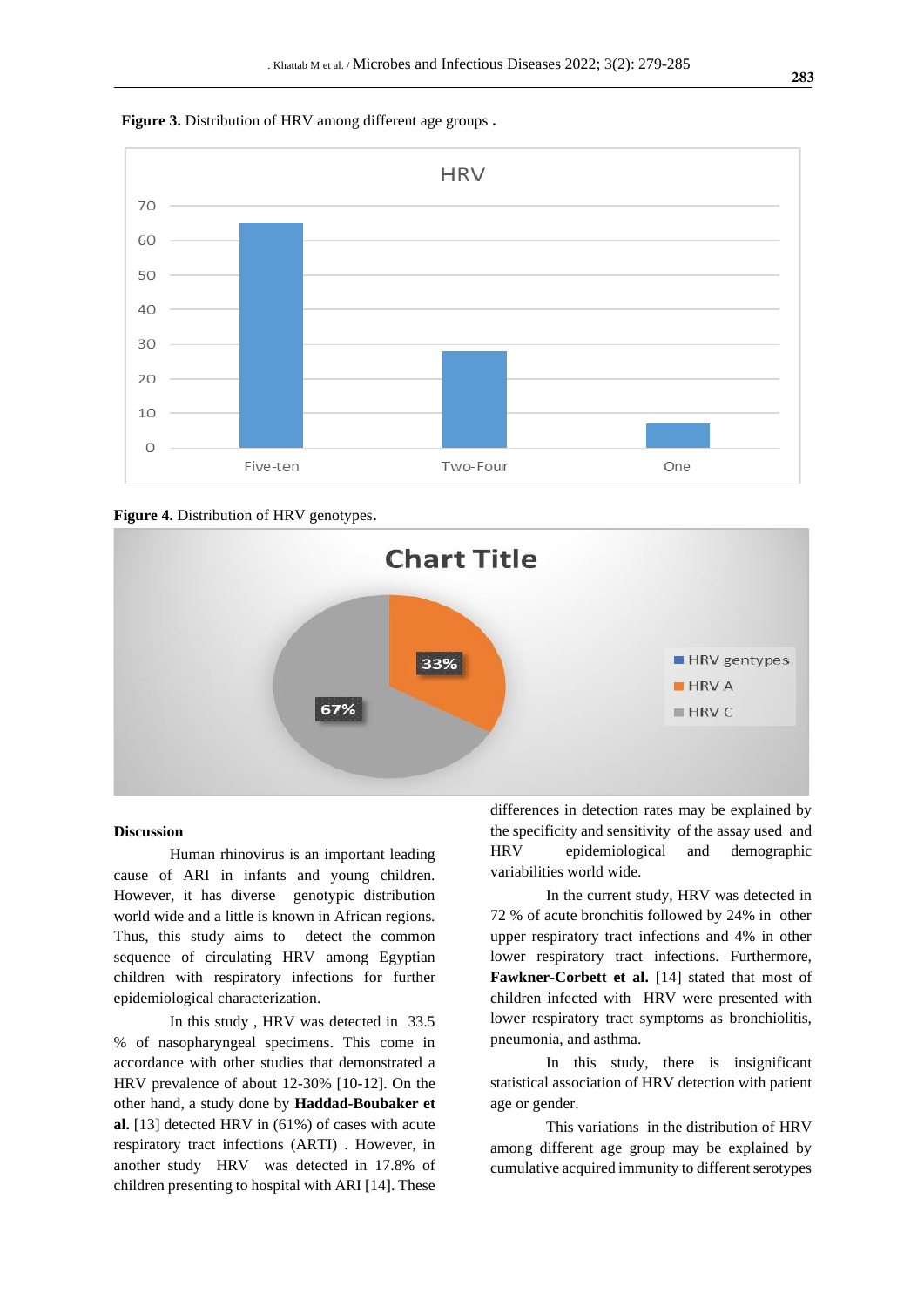that cause reduction of infection rates in older children. Furthermore, younger children are more vulnerable to infection more than older children as their immune system immature yet. However, older children can also children experience an average range of two to three times RV infection per year [15].

Regarding the distribution of HRV genotypes, we found that 8 characterized as HRV-C (67 %) and 4 characterized as HRV-A (33%). We did not find HRV-B as it is often found at very low levels (0–3%) or in relatively asymptomatic patients. This was in accordance to other studies that did not find HRV-B [16,17]

However, a recent study done by **Haddad-Boubaker et al. [13]** showed that the HRV-A species was predominant (63.3%) followed by HRV-C (30.6%). Similar results were obtained among hospitalized children in different regions [18,19]

Moreover, in a study done by **Fawkner-Corbett et al. [14]** reported an association between HRV-C and severe ARI, particularly in young children as they presented with wheezing ARI. They concluded that in contrast to other HRV species, HRV-C grows optimally at both 34˚C or 37˚C [14].

# **Conclusions**

Picornaviruses (HRV ) considered to be a major cause of ARI in Egyptian children from five to ten years. To the best of our knowledge, this is one of the first studies describing the diversity of HRV types in Egypt providing more knowledge on HRV infections in those regions. However, deeply phylogenetic studies of different detected types may be helpful to identify precisely the diversity of HRV different types and try to trace their epidemiological origin for further epidemiological characterization.

#### **Conflicts of interests**: none.

# **Financial disclosure:** none.

#### **References**

- 1-**International Committee on Taxonomy of Viruses:** The online 10th report of the International Committee on Taxonomy of Viruses. Available at: [https://ictv.global/taxonomy. 2019.](https://ictv.global/taxonomy.%202019) Accessed: 03 February 2021 .
- 2-**Jacques J, Bouscambert-Duchamp M, Moret H, Carquin J, Brodard V, Lina B, et al.**

Association of respiratory picornaviruses with acute bronchiolitis in French infants. J Clin Virol 2006;35: 463-466.

- 3-**World Health Organization (WHO)**.The global burden of disease: 2004 update. Geneva WHO 2008. Available at: http:// www.who.int/healthinfo/global\_burden\_diseas e/GBD\_report \_2004update\_full.pdf. Accessed: 03 February 2021.
- 4-**Cheuk DK, Tang IW, Chan KH, Woo PC, Peiris MJ, Chiu SS.** Rhinovirus infection in hospitalized children in Hong Kong: a prospective study. Pediatr Infect Dis J 2007;26: 995-1000.
- 5-**Jackson DJ, Gangnon RE, Evans MD, Roberg KA, Anderson EL, Pappas TE, et al.**Wheezing rhinovirus illnesses in early life predict asthma development in high-risk children. Amm J Respir Crit Care Med 2008; 178(7):667-672
- 6-**Lamson D, Renwick N, Kapoor V, Liu Z, Palacios G, Ju J, et al.**MassTag polymerasechain-reaction detection of respiratory pathogens, including a new rhinovirus genotype, that caused influenzalike illness in New York State during 2004–2005. J Infect Dis 2006; 194: 1398–1402
- 7-**McIntyre CL, Knowles NJ, Simmonds P.** Proposals for the classification of human rhinovirus species A, B and C into genotypically assigned types. J Gen Virol 2013; 94: 1791-1806.
- 8-**Simmonds P, McIntyre C, Savolainen-Kopra C, Tapparel C, Mackay IM, Hovi T.** Proposals for the classification of human rhinovirus species C into genotypically assigned types. J Gen Virol 2010; 91: 2409- 2419
- 9-**Linsuwanon R, Payungporn S, Samransamruajkit R, Posuwan N, Makkoch**